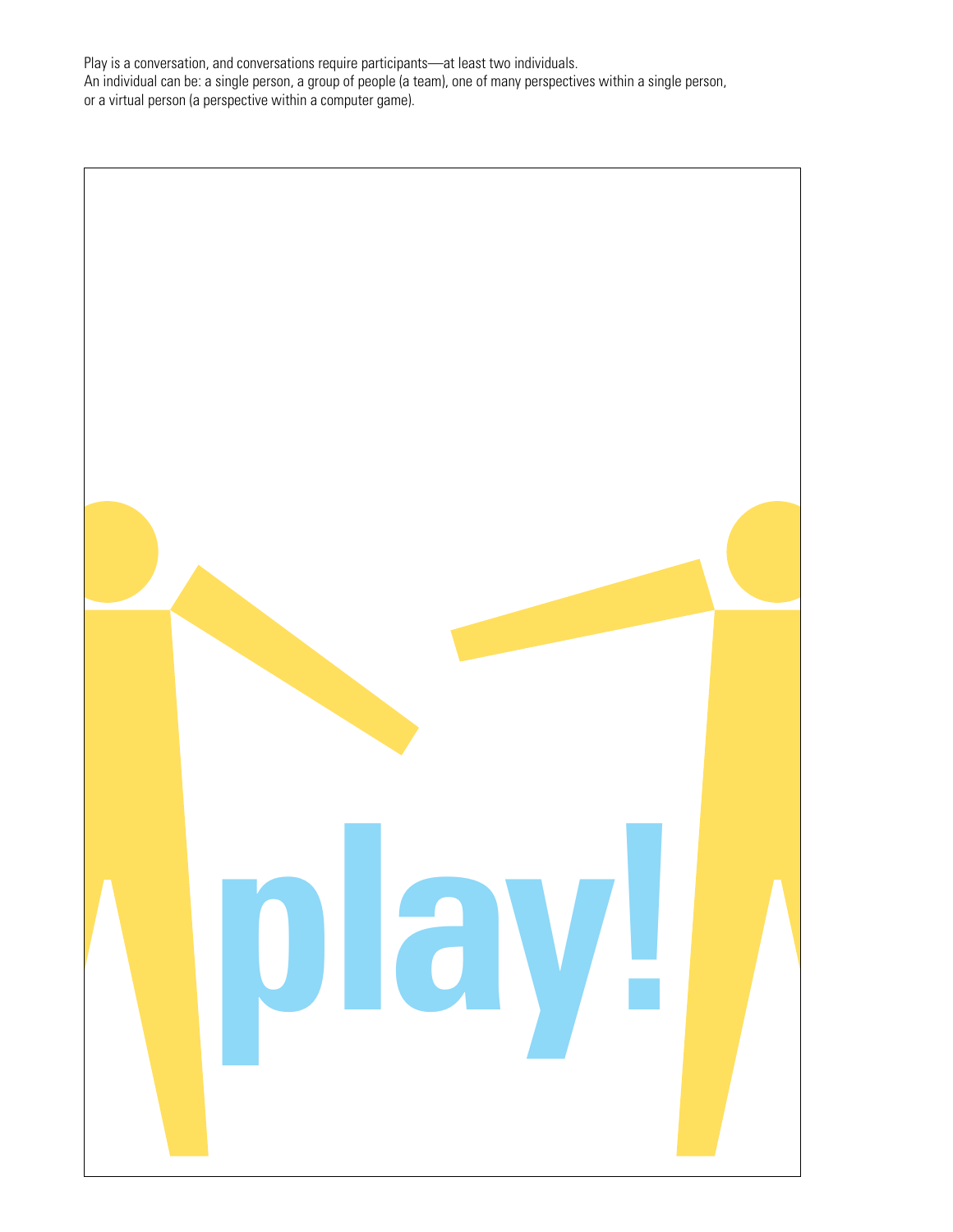Play begins with an act. Individuals must be in the right context and have their prerequisites fulfilled in order to act.

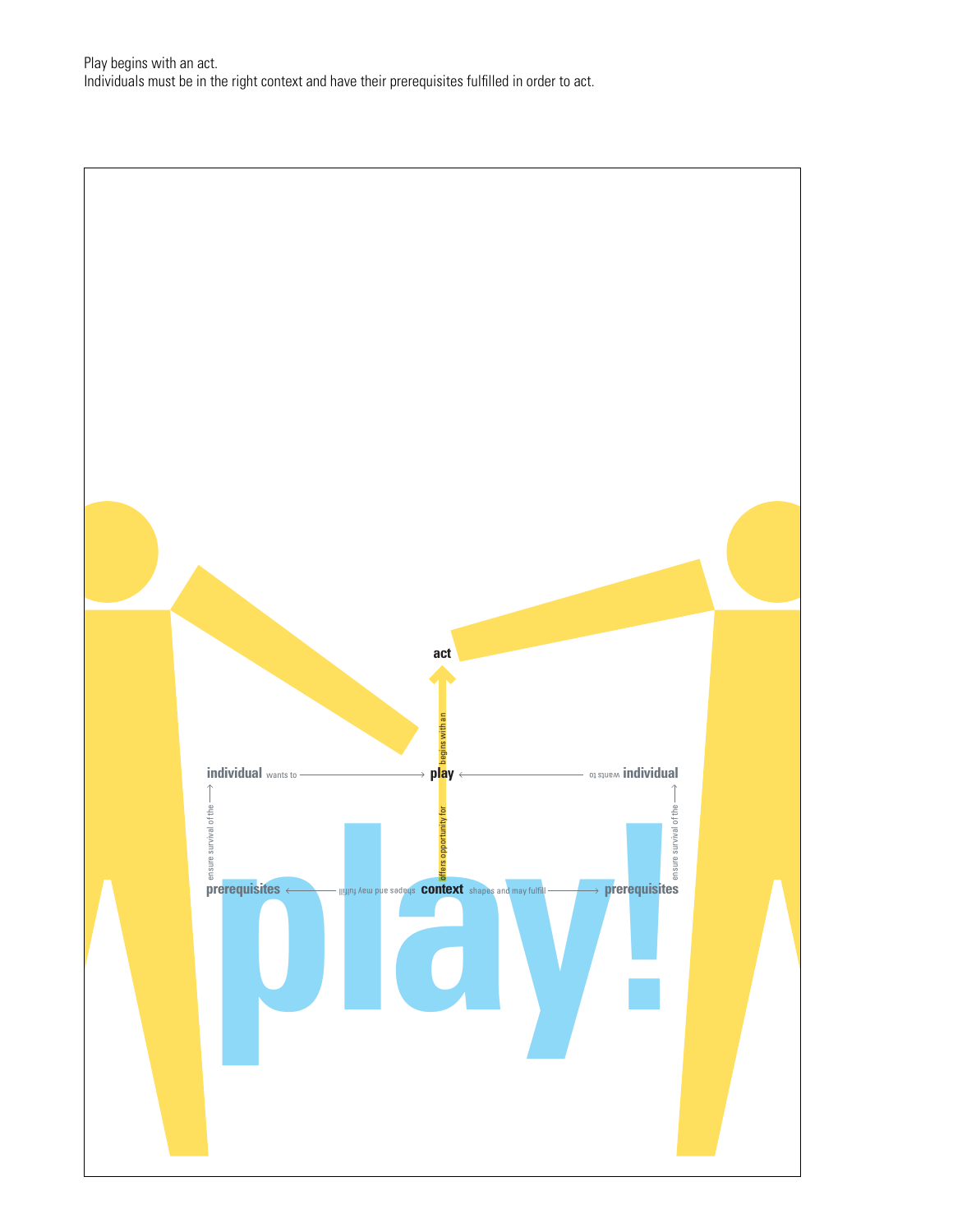A conversation is created when both individuals act. Rules defined in the conversation help to regulate the individuals' acts. Topics are changeable and help to guide the conversation and acts.

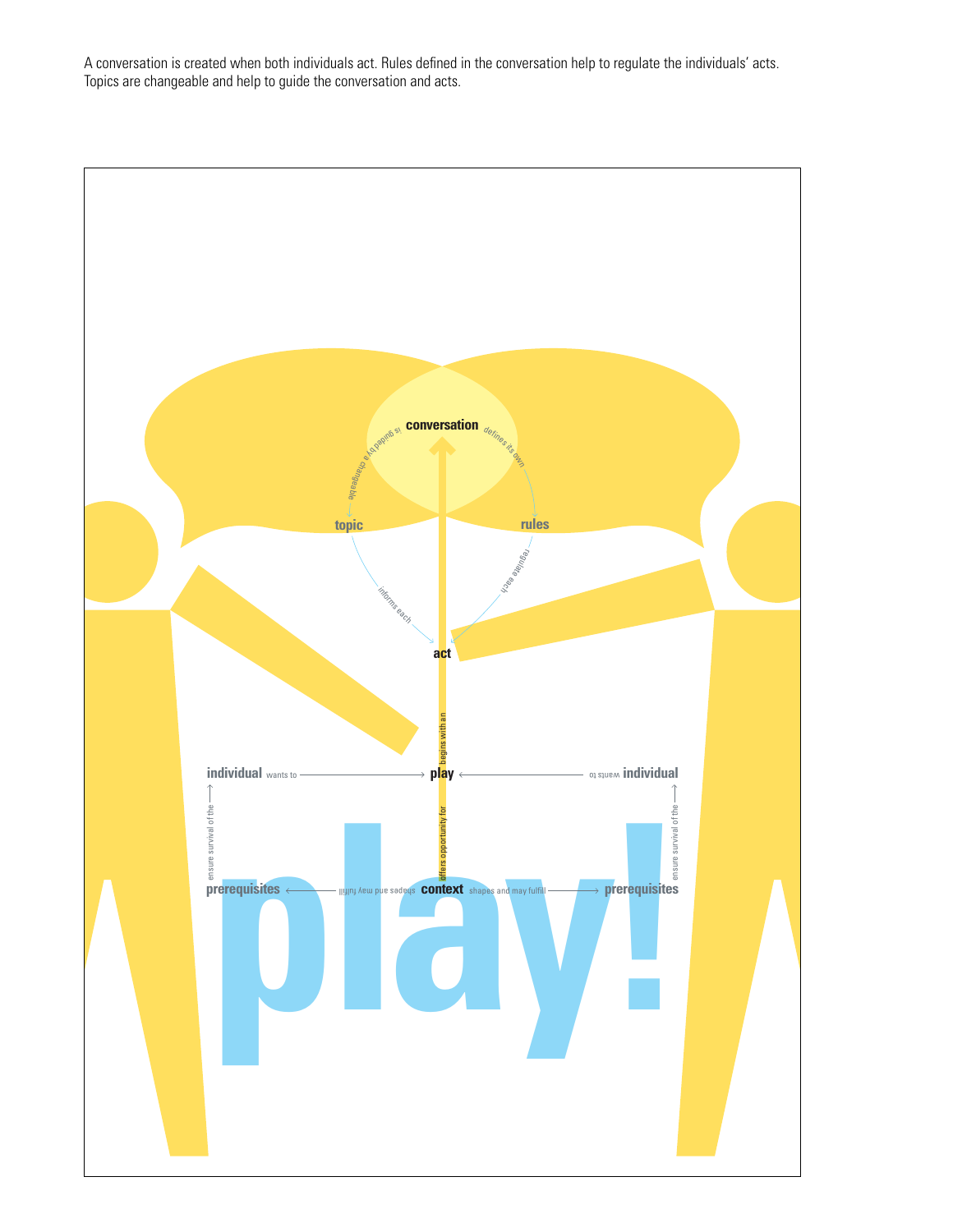Play conversations build shared worlds in the imaginations of individuals. Shared worlds contain imagined time, place, actors, actions, and relationships. Developing shared worlds creates meaning for and engages individuals as they together bring different referents to life—and thus bring their shared world to life.

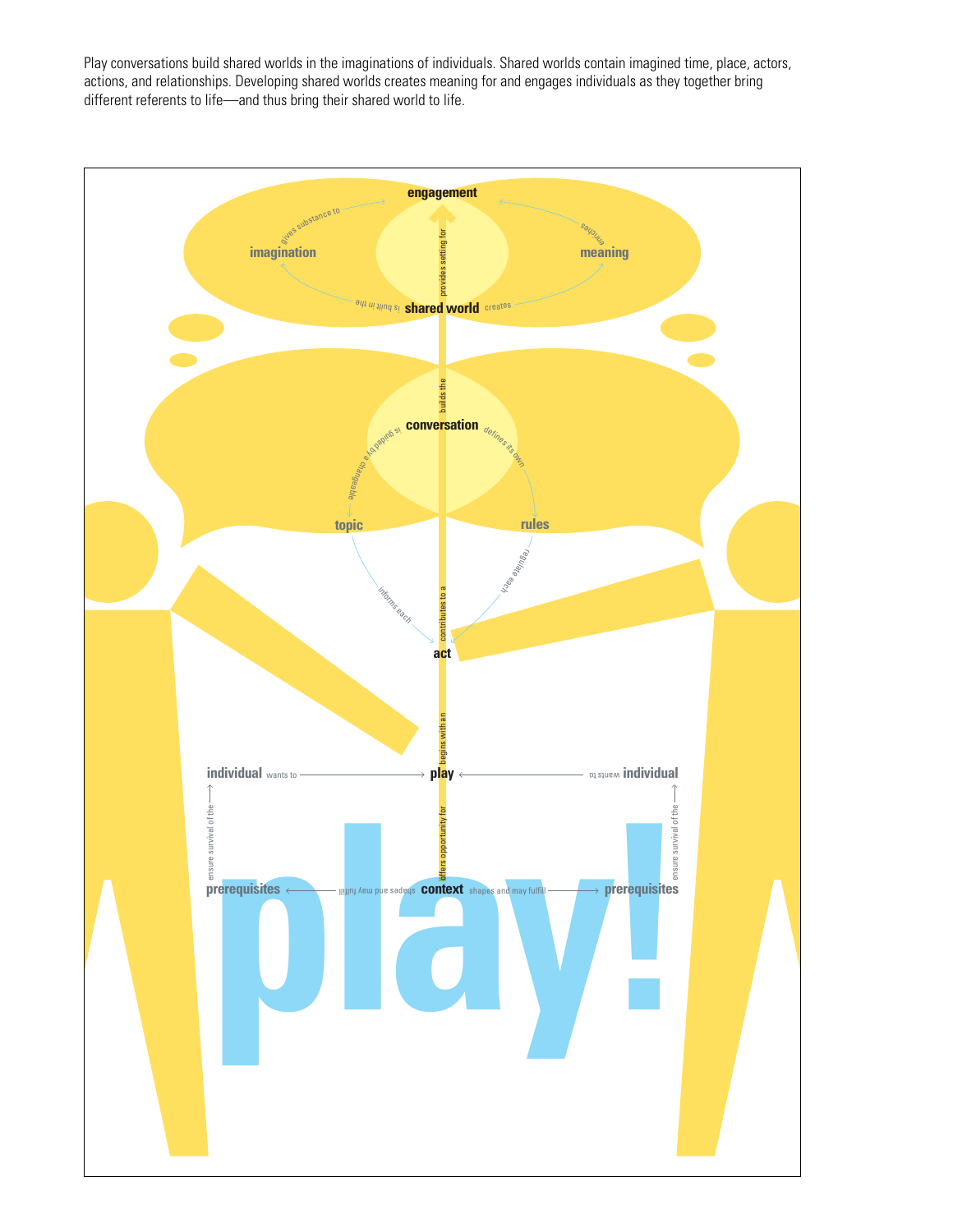Engagement in the play conversation creates fun for the individuals. Fun fulfills their goals and encourages them to continue to play.

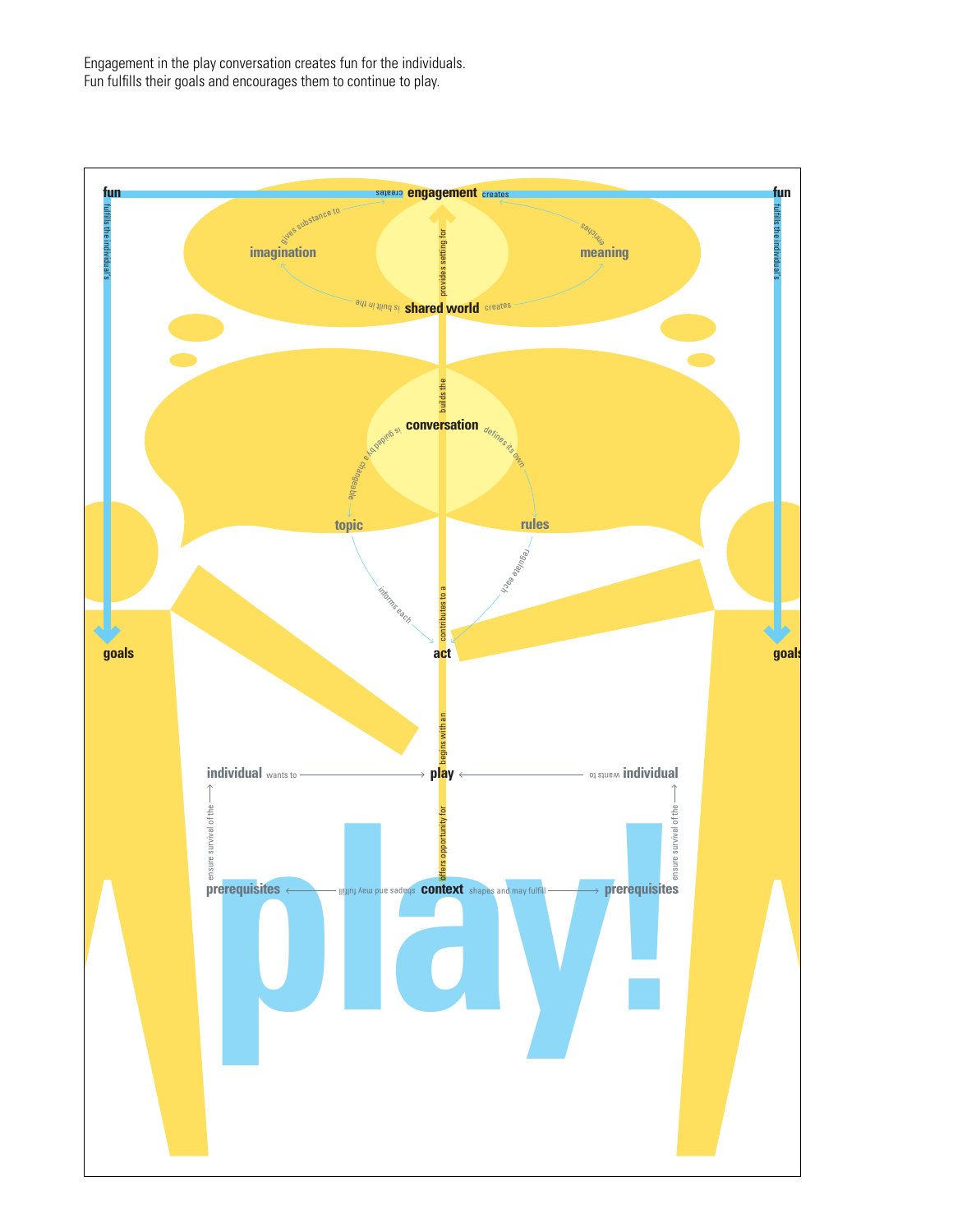Individuals observe each other's acts and uses that information to assess their goals, which aids in planning their next act. Each act helps to build the play conversation.

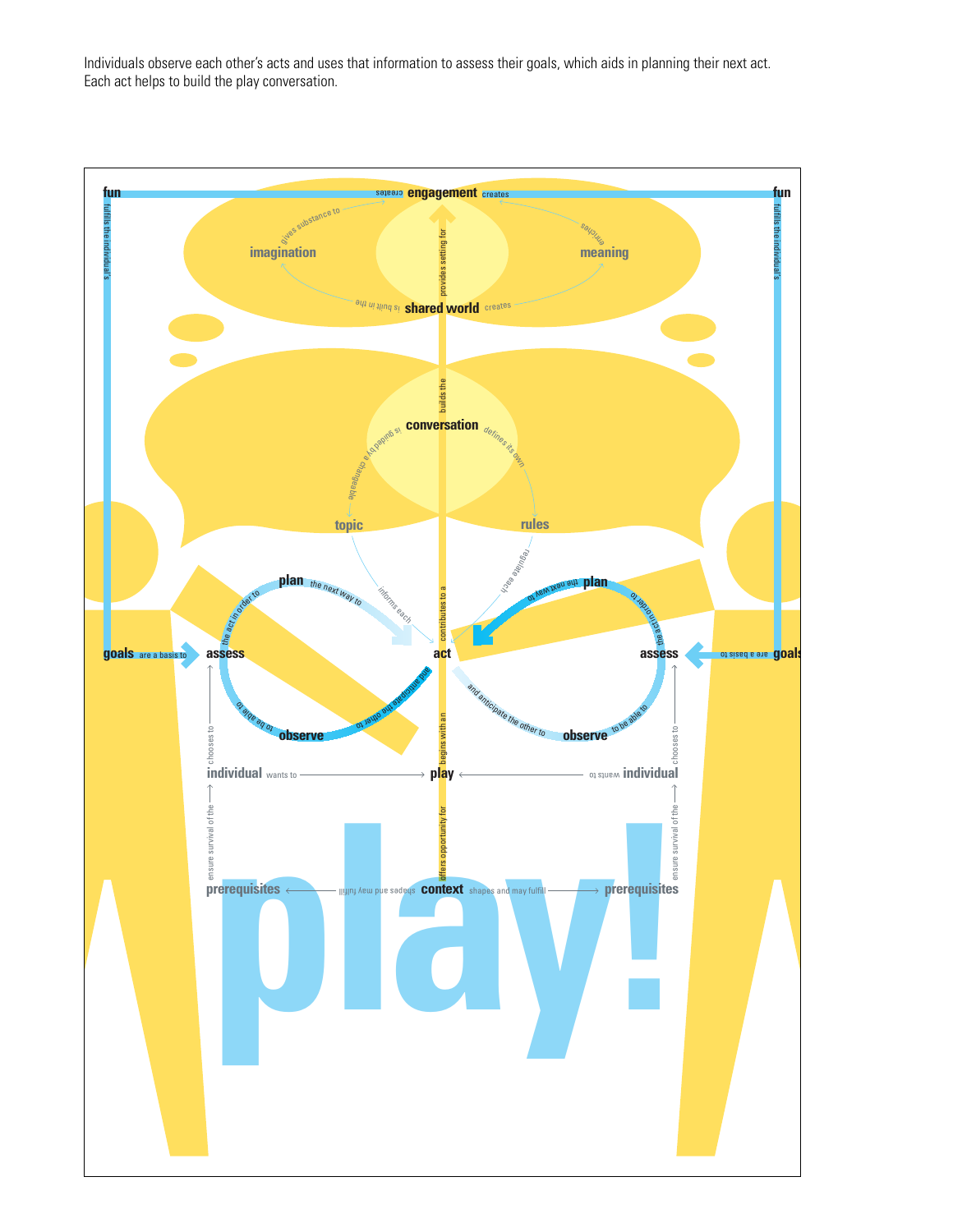Engagement in any conversation eventually ends, for a number of reasons. This ending brings about a new context for the individuals. This new context may mean an opportunity for starting a new play conversation.

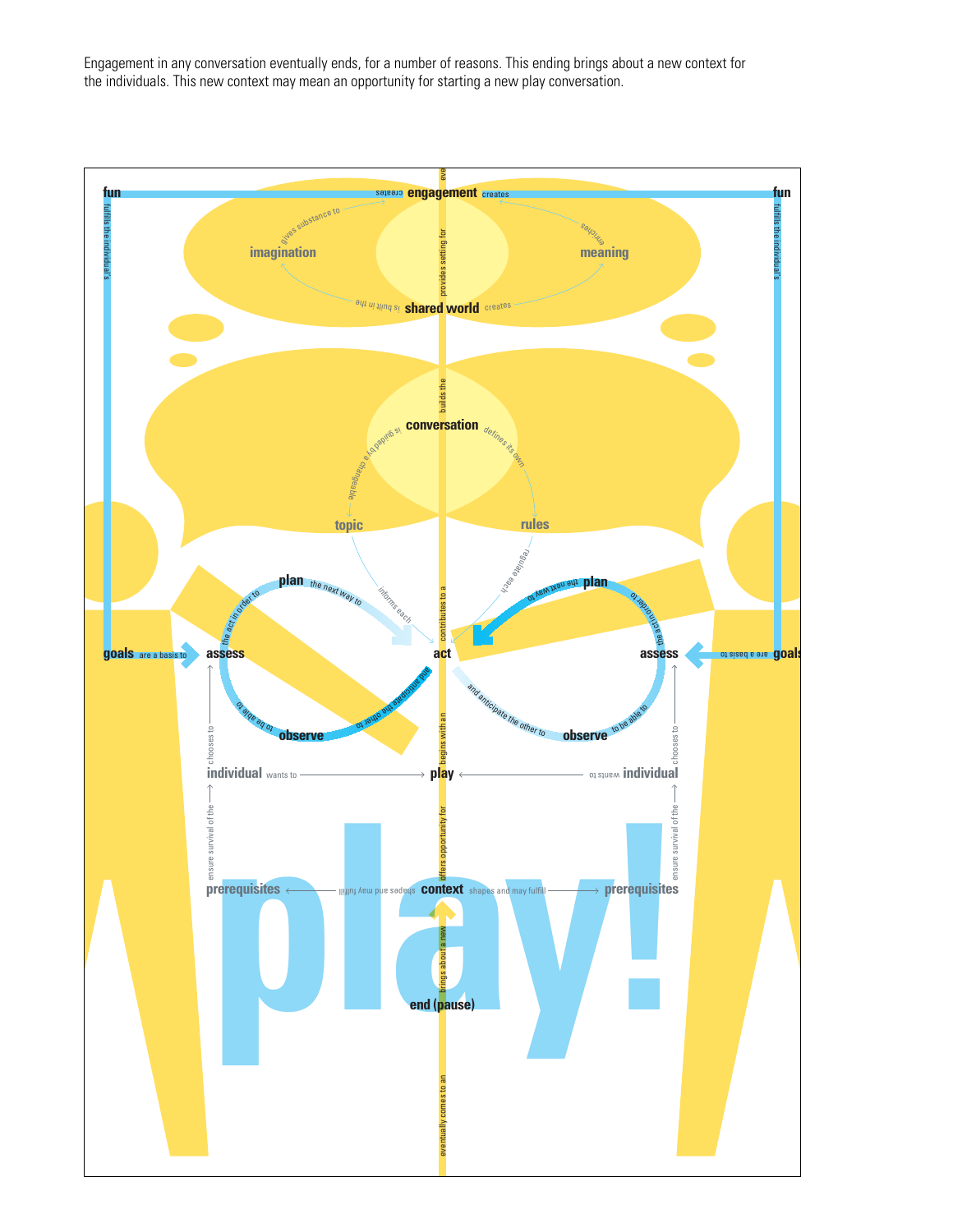When play ends, benefits or harms not readily apparent during play may become apparent. This affects the individuals' experience and influences their decisions both in future play conversations and in everyday life.

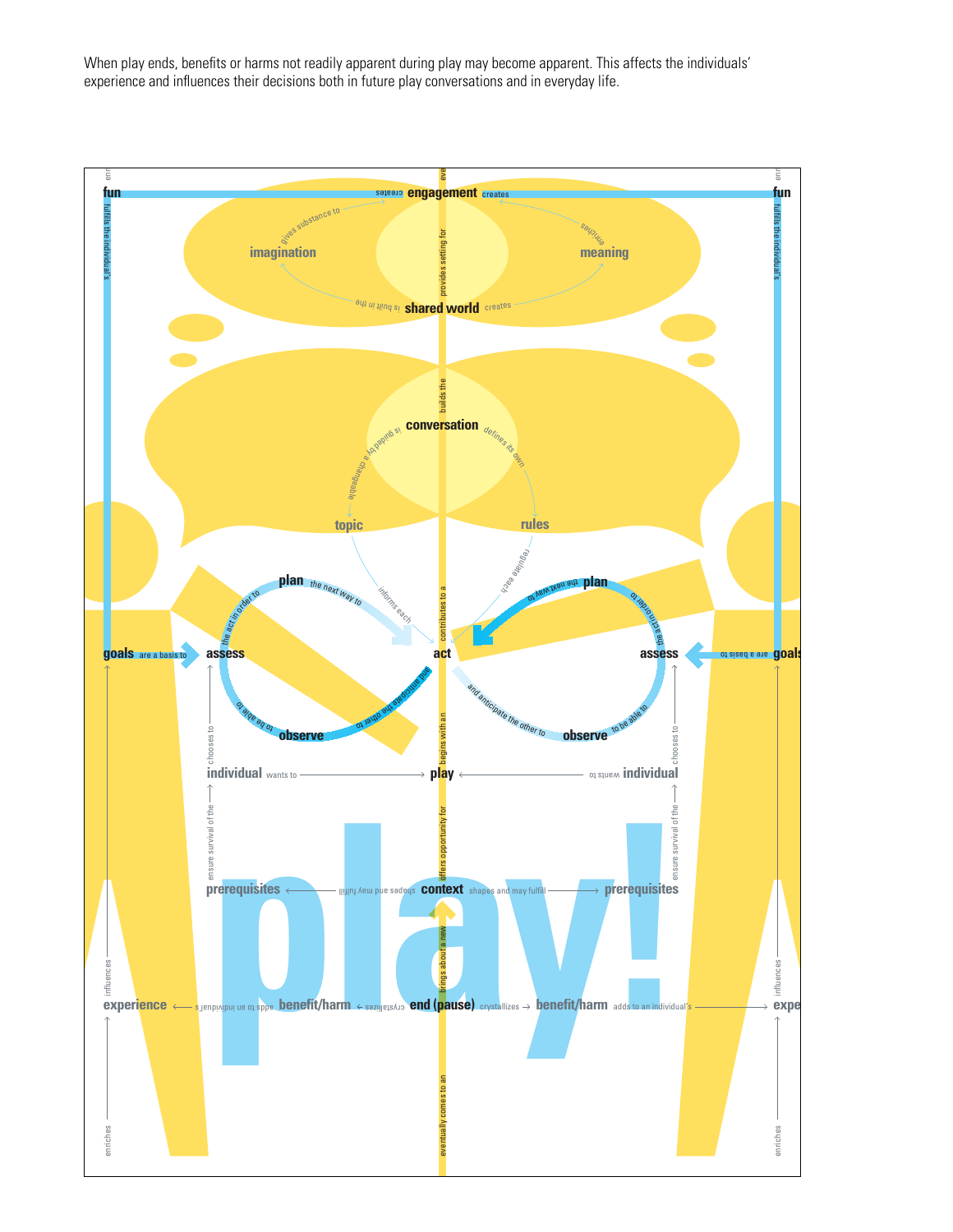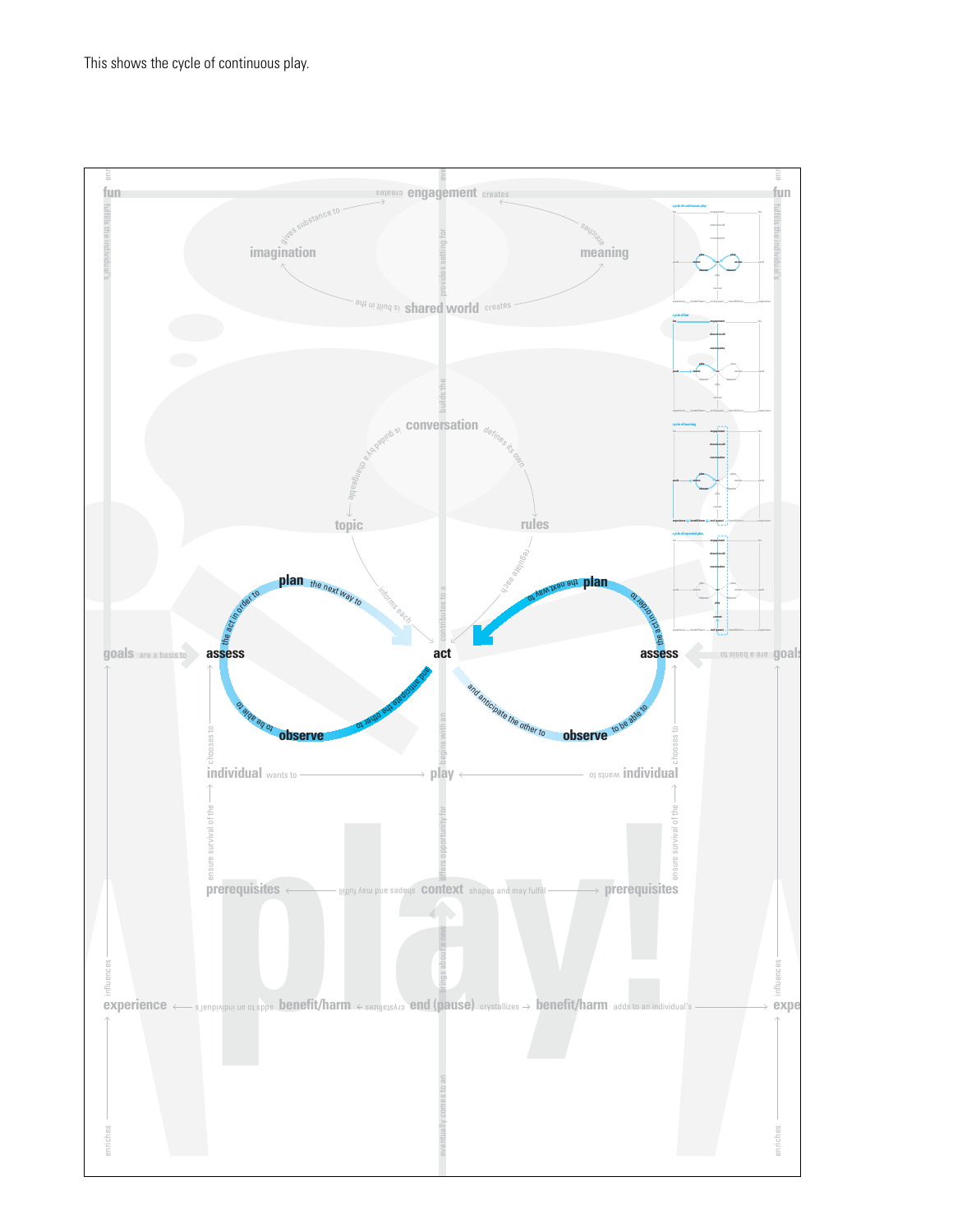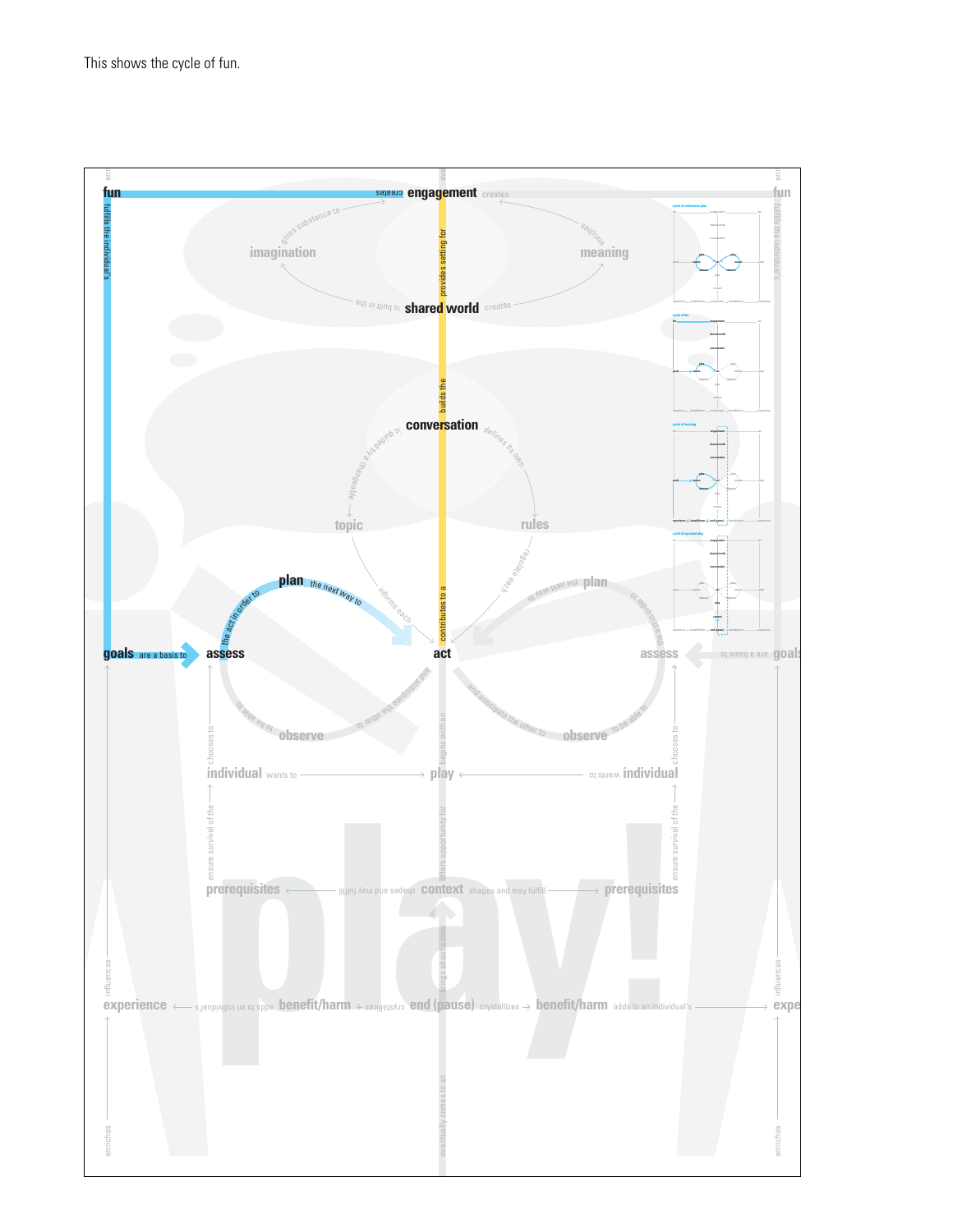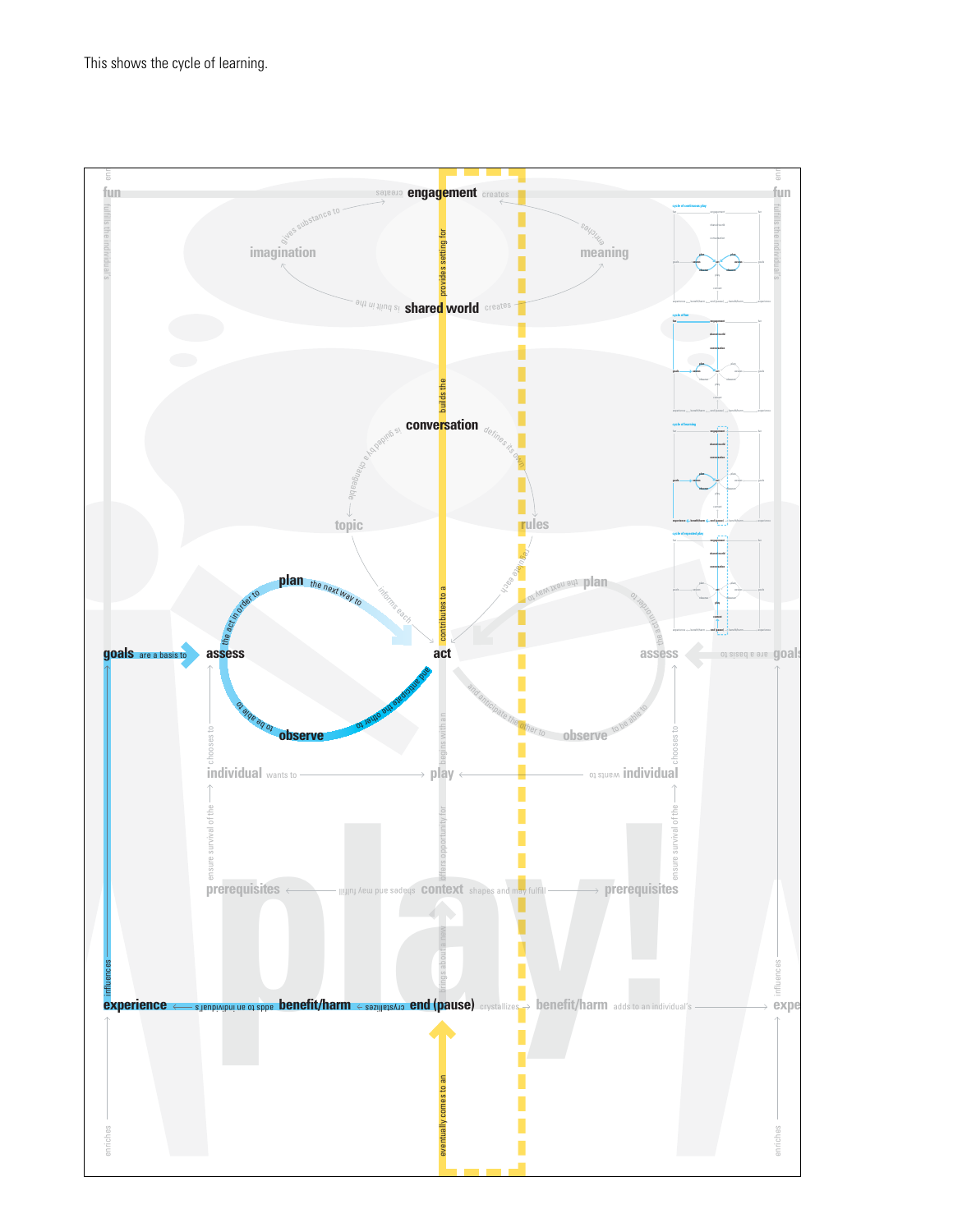